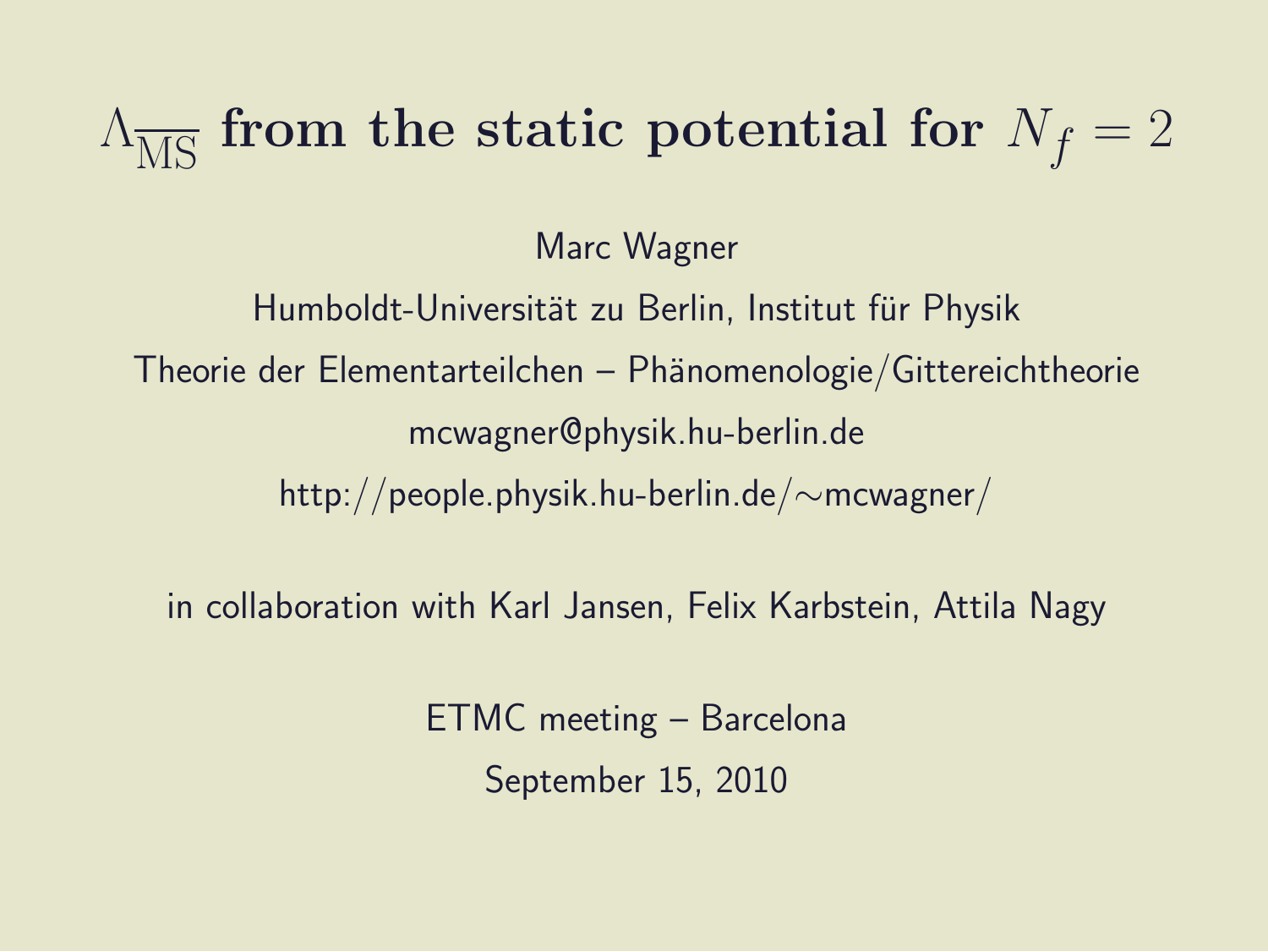#### Motivation

- $\Lambda$  (or  $\Lambda_{\overline{MS}}$ ) defines the scale for dimensionful perturbative results (analogous to the lattice spacing  $a$  for lattice results).
- $\Lambda$  (or  $\Lambda_{\overline{MS}}$ ) could in principle be determined by
	- performing an experiment, which can be calculated reliably by means of perturbation theory (i.e. an experiment at high energies),
	- identifying the experimental and the perturbative result,
	- solving for  $\Lambda$  (or  $\Lambda_{\overline{\rm MS}}$ ).
- Alternatively, one can replace the experiment by a lattice computation of an observable, which can also be calculated reliably by means of perturbation theory (e.g. the static potential  $V_{Q\bar{Q}}(r)$ , i.e. the potential of a static quark antiquark pair separated by a distance  $r$ ).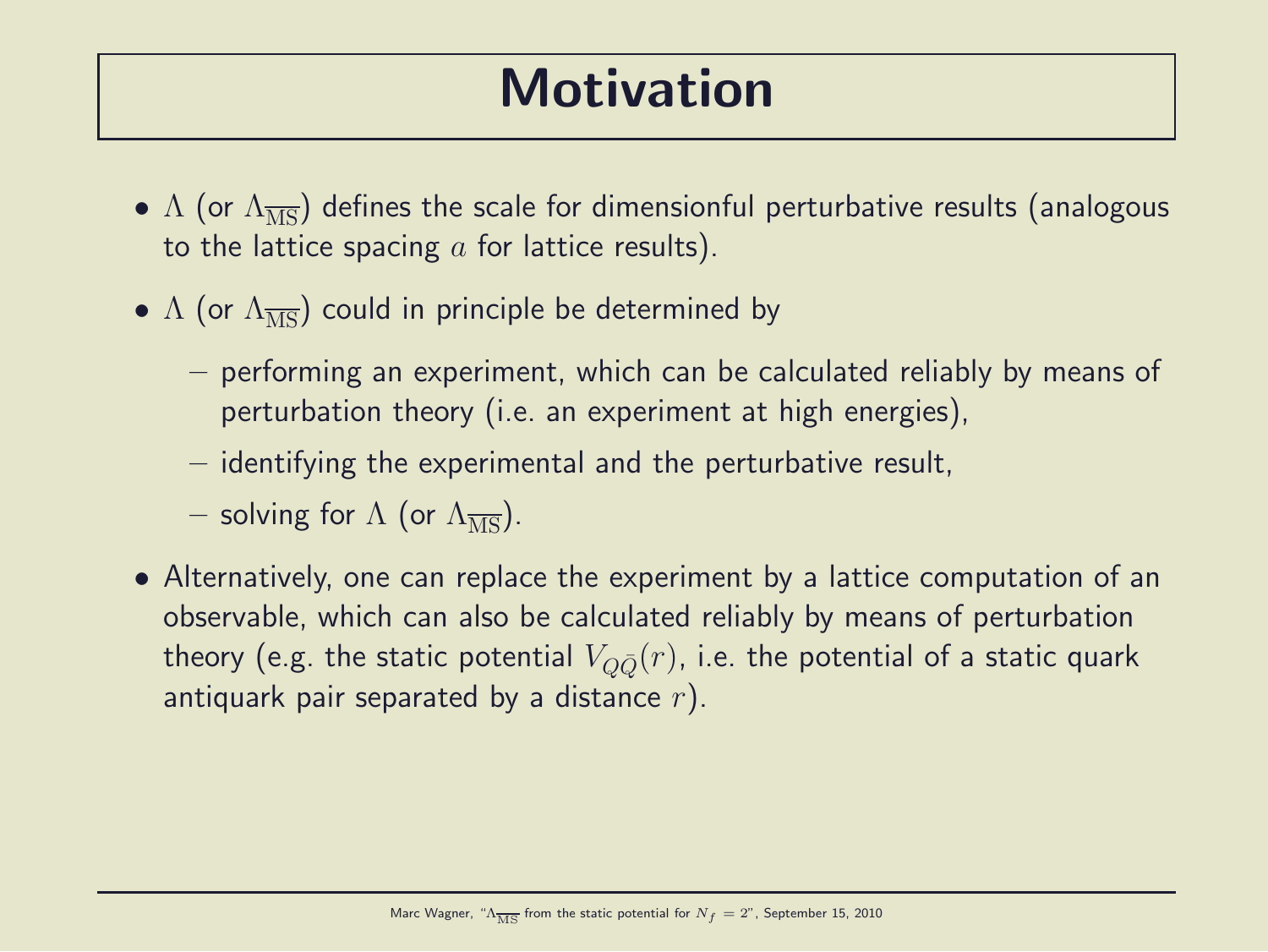#### **Outline**

- Perturbation theory for  $V_{\Omega\bar{Q}}$ .
- Setting the scale via  $\Lambda_{\overline{\text{MS}}}.$
- Validity of perturbation theory.
- Lattice computation of  $V_{Q\bar{Q}}$ .
- $\Lambda_{\overline{\rm MS}}$  fits.
- Quark mass extrapolation.
- Continuum extrapolation.
- Conclusions.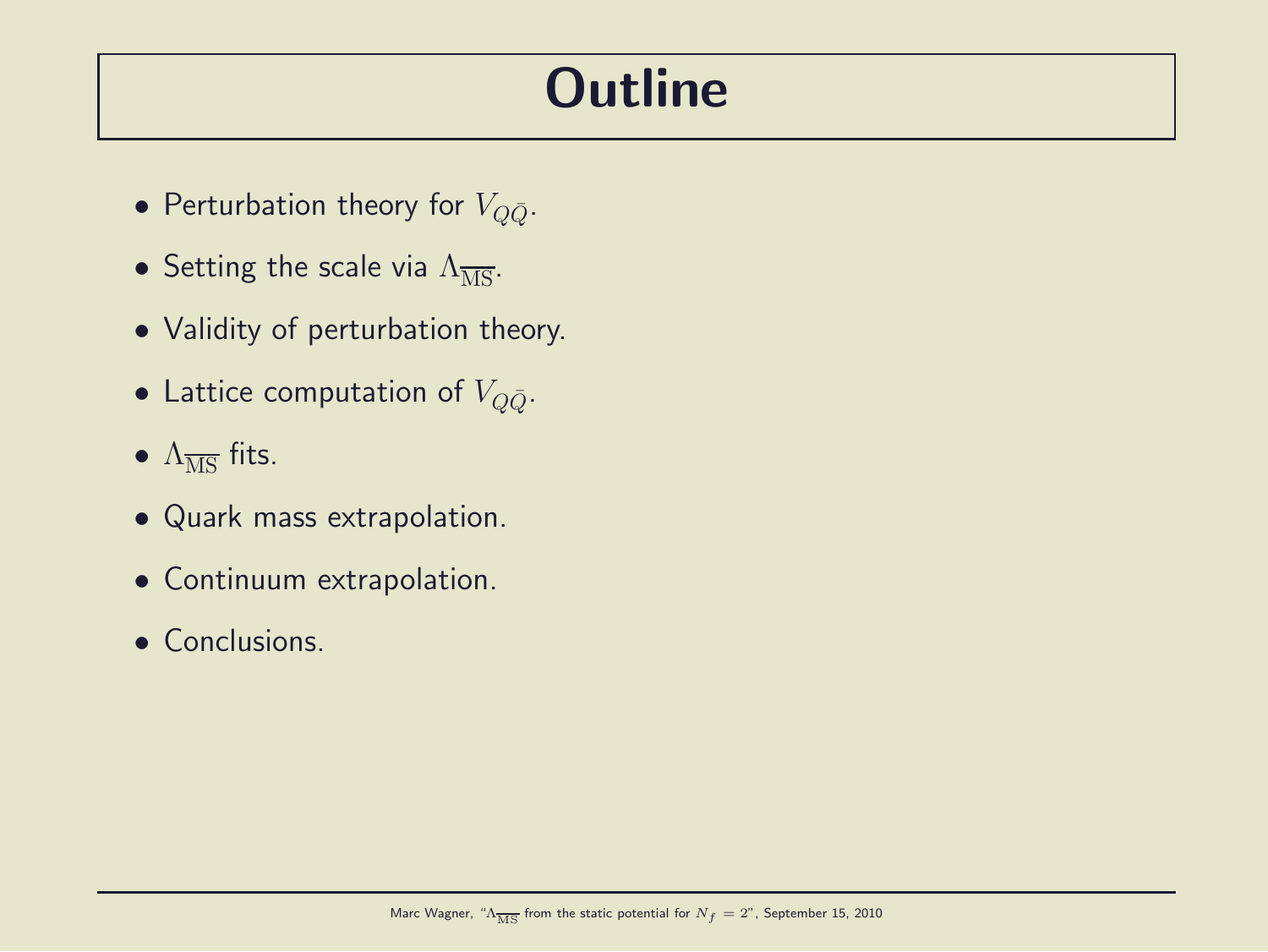# Perturbation theory for  $V_{\Omega\bar{\Omega}}(1)$

 $\bullet$  Perturbative expansion of the physical coupling constant  $\alpha$   $(\alpha=g^2/4\pi)$  at momentum p in terms of  $\alpha$  at momentum q (valid for  $\alpha(p), \alpha(q) \ll 1$ ):

$$
\alpha(p) = \alpha(q) - \# \alpha(q)^2 \ln(p^2/q^2) + \mathcal{O}(\alpha(q)^3)
$$
\n(1)

(expansion known up to  $\mathcal{O}(\alpha(q)^5)$ ).

• Momentum space static potential (delocalized static quarks interacting via gluon exchange, etc. with momentum  $q$ ):

$$
\tilde{V}_{Q\bar{Q}}(p,\alpha(p)) = -\frac{16\pi}{3p^2} \Big( \alpha(p) + \#\alpha(p)^2 + \mathcal{O}(\alpha(p)^3) \Big)
$$

(expansion known up to  $\mathcal{O}(\alpha(p)^4)$ , i.e. NNNLO).

- [C. Anzai, Y. Kiyo and Y. Sumino, Phys. Rev. Lett. 104, 112003 (2010) [arXiv:0911.4335 [hep-ph]]]
- [A. V. Smirnov, V. A. Smirnov and M. Steinhauser, Phys. Rev. Lett. 104, 112002 (2010) [arXiv:0911.4742 [hep-ph]]]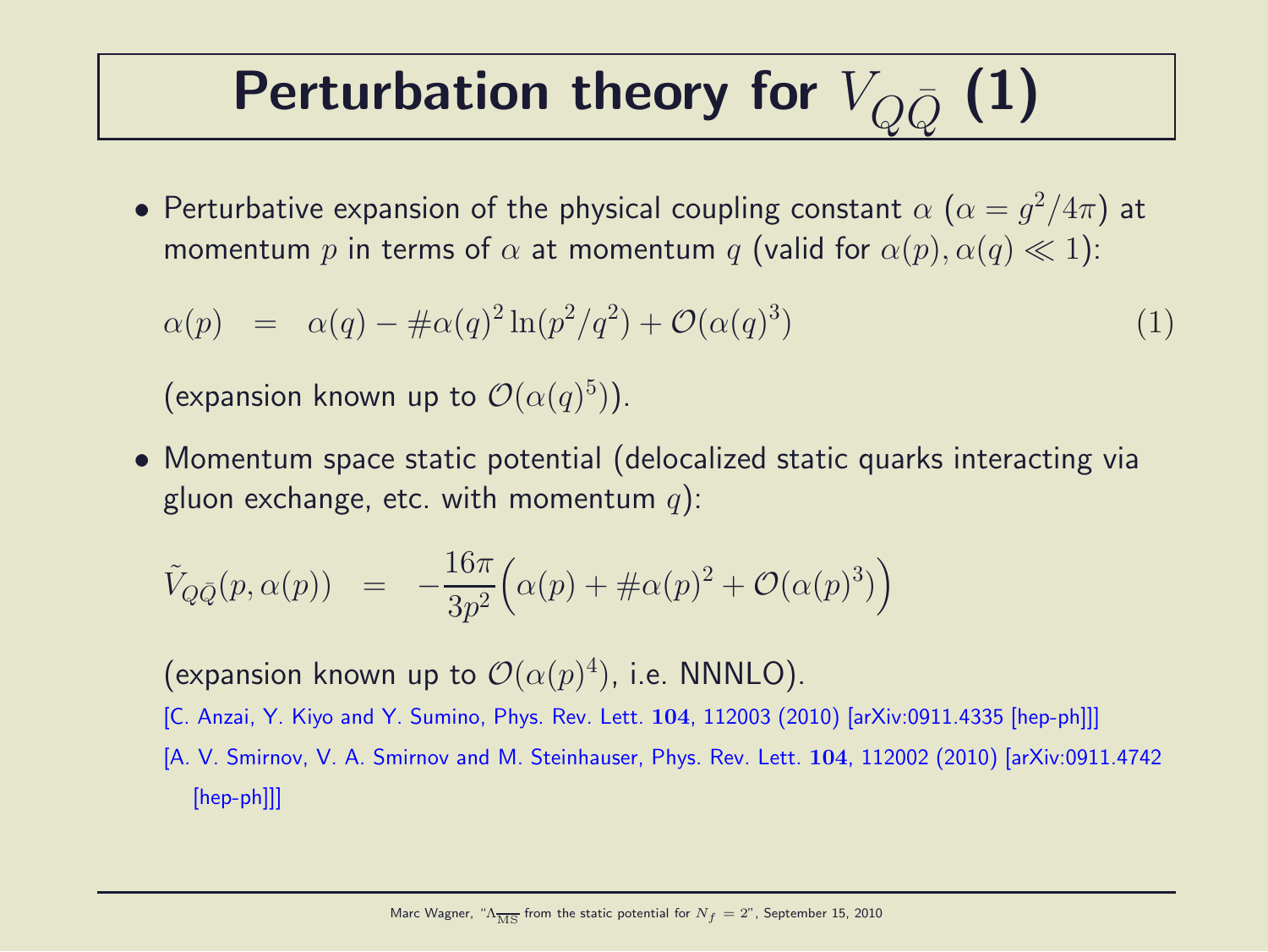# Perturbation theory for  $V_{\Omega\bar{\Omega}}(2)$

- Fourier transformation yields the position space static potential (localized static quarks, separation  $r$ , interacting via gluon exchange, etc. with arbitrary momenta):
	- $-$  Express  $\alpha(p)$  in  $\tilde{V}_{Q\bar{Q}}(p,\alpha(p))$  in terms of  $\alpha(\mu)$   $(\mu$  is an arbitrary scale) by means of eq.  $(1)$ :

 $\tilde{V}_{Q\bar{Q}}(p, \alpha(p)) \rightarrow \tilde{V}_{Q\bar{Q}}(p, \mu, \alpha(\mu)).$ 

– Perform the Fourier transformation:

$$
\hat{V}_{Q\bar{Q}}(r,\mu,\alpha(\mu)) = \frac{1}{(2\pi)^3} \int d^3p \, e^{+i\mathbf{p}\mathbf{r}} \tilde{V}_{Q\bar{Q}}(p,\mu,\alpha(\mu)).
$$

 $-$  Get rid of  $\mu$  and  $\alpha(\mu)$  by expressing  $\alpha(\mu)$  in  $\hat{V}_{Q\bar{Q}}(r,\mu,\alpha(\mu))$  in terms of  $\alpha(1/r)$  by means of eq. (1):

$$
\hat{V}_{Q\bar{Q}}(r,\alpha(1/r)) = -\frac{4\pi}{3r} \Big( \alpha(1/r) + \#\alpha(1/r)^2 + \mathcal{O}(\alpha(1/r)^3) \Big).
$$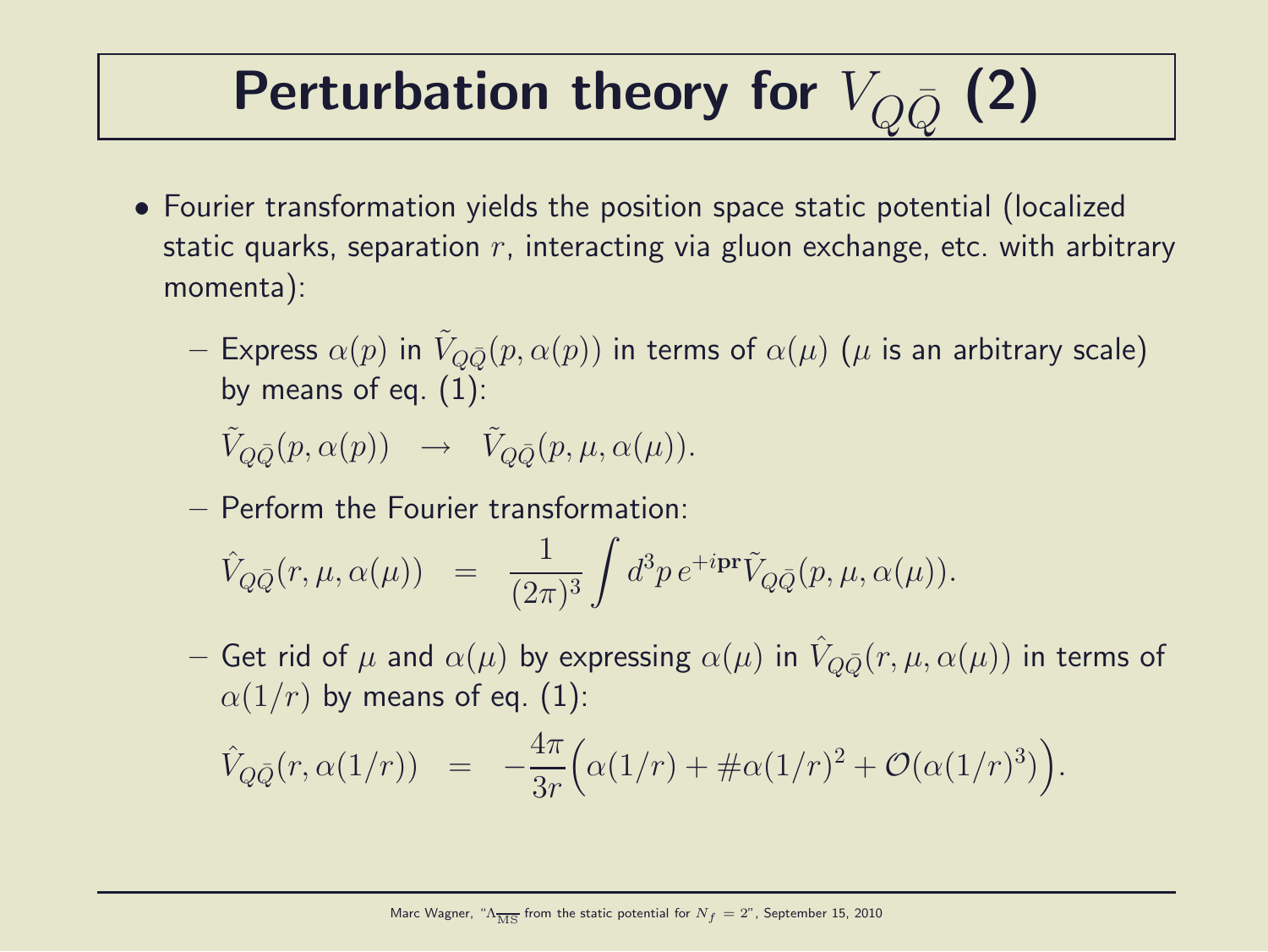# Perturbation theory for  $V_{\Omega\bar{\Omega}}(3)$

- $\bullet$  However, Fourier transform  $\hat{V}_{Q\bar{Q}}(r,\alpha(1/r))$  of a perturbative expansion of  $\tilde{V}_{Q\bar{Q}}(p,\alpha(p))$  is physically questionable/meaningless, because of integrating over all momenta p:
	- As an illustration consider e.g.

$$
\tilde{V}_{Q\bar{Q}}(p,\alpha(p)) = -\frac{16\pi\alpha(p)}{3p^2} + \dots
$$
  
\n
$$
\alpha(p) = \alpha(\mu) - \#\alpha(\mu)^2 \ln(p^2/\mu^2) + \dots,
$$

which is obviously valid only for small  $\alpha(p)$  and  $\alpha(\mu)$ , i.e. large p and  $\mu$ , and for  $p^2/\mu^2 \approx 1$ .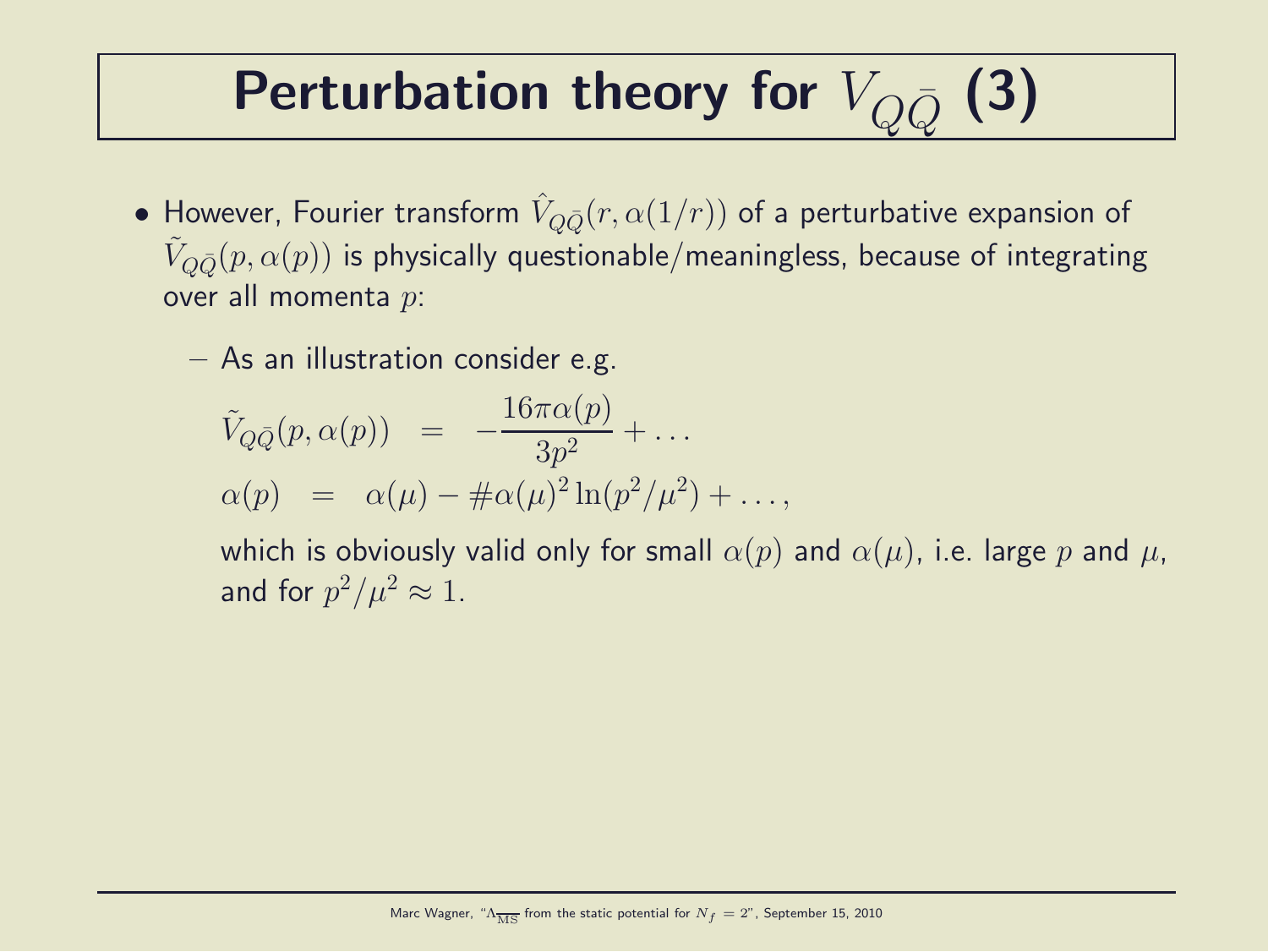# Perturbation theory for  $V_{\Omega\bar{\Omega}}(4)$

- Remove the error introduced by Fourier transforming a perturbative expansion of the static potential by means of a technique called "renormalon subtraction":
	- [M. Beneke, Phys. Rept. 317, 1 (1999) [arXiv:hep-ph/9807443]]
	- [A. Pineda, JHEP 0106, 022 (2001) [arXiv:hep-ph/0105008]]
	- [A. Pineda, J. Phys. G 29, 371 (2003) [arXiv:hep-ph/0208031]]
		- Replace

$$
\hat{V}_{Q\bar{Q}}(r,\alpha(1/r)) \rightarrow V_{Q\bar{Q}}(r,\alpha(1/r),\rho,\alpha(\rho)) = \hat{V}_{Q\bar{Q}}(r,\alpha(1/r)) - V_{Q\bar{Q}}^{\text{ren}}(\rho,\alpha(\rho)),
$$

where

$$
V_{Q\bar{Q}}^{\text{ren}}(\rho,\alpha(\rho)) = \rho \Big( \#\alpha(\rho)^2 + \#\alpha(\rho)^3 + \dots \Big).
$$

- Renormalon subtraction introduces a new scale  $\rho$ .
- No renormalon subtraction at  $\mathcal{O}(\alpha)$ , i.e. LO.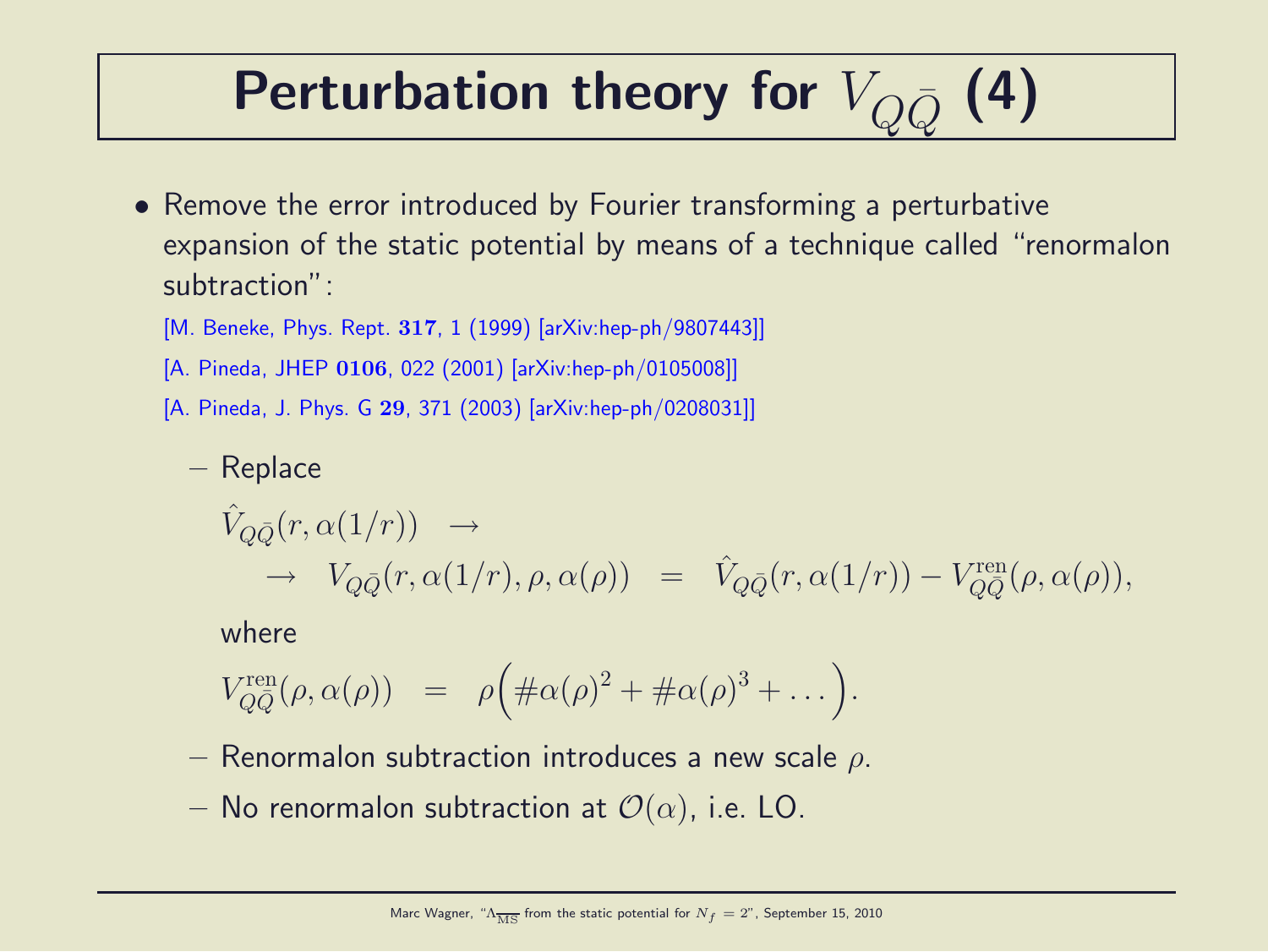# Perturbation theory for  $V_{\Omega\bar{\Omega}}$  (5)

- $V_{Q\bar{Q}}(r, \alpha(1/r), \rho, \alpha(\rho))$  depends on "two coupling constants".
- To obtain a result, which depends on a "single coupling constant" only, one can again use

$$
\alpha(1/r) = \alpha(\rho) - \# \alpha(\rho)^2 \ln(1/r^2 \rho^2) + \mathcal{O}(\alpha(\rho)^3).
$$

• Final result:

$$
V_{Q\bar{Q}}(r,\rho,\alpha(\rho)) = \sum_{n=1}^{\infty} \alpha(\rho)^n f_n(r,\rho) =
$$
  
=  $-\alpha(\rho)\frac{4}{3r} + \alpha(\rho)^2 \left(-\frac{2.04\ldots + 2.05\ldots \ln(r\rho)}{r}\right) + \mathcal{O}(\alpha(\rho)^3) + V_0.$ 

• The renormalon scale is chosen according to  $1/\rho = (r_{\min} + r_{\max})/2$ , where  $r_{\min} \le r \le r_{\max}$  is the region, where the perturbative static potential will be fitted to the lattice static potential.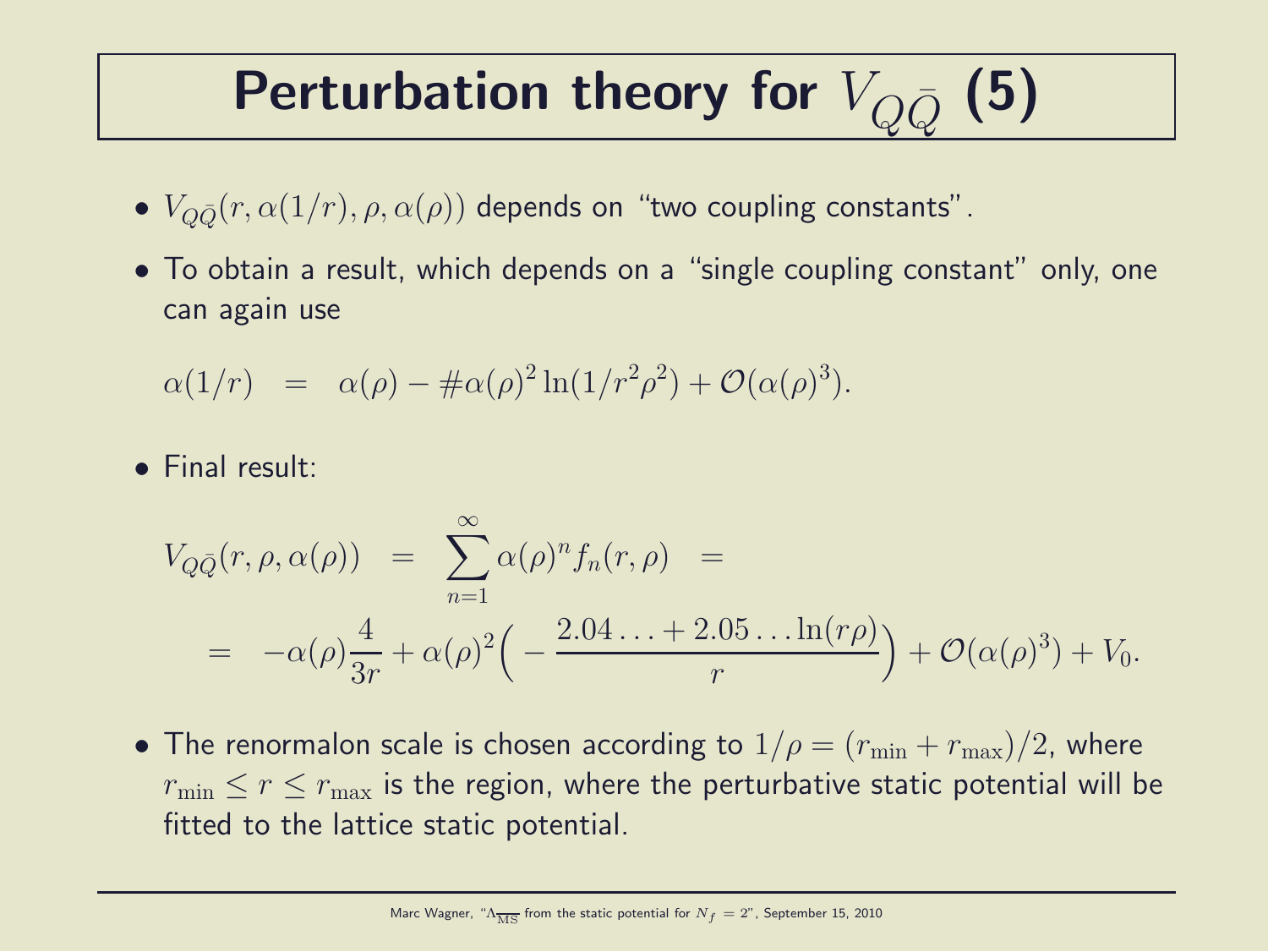# Perturbation theory for  $V_{\Omega\bar{\Omega}}(6)$

- Potential NRQCD (pNRQCD):
	- [A. Pineda and J. Soto, Nucl. Phys. Proc. Suppl. 64, 428 (1998) [arXiv:hep-ph/9707481]]
	- [N. Brambilla, A. Pineda, J. Soto and A. Vairo, Nucl. Phys. B 566, 275 (2000) [arXiv:hep-ph/9907240]]
	- [N. Brambilla, A. Vairo, X. Garcia i Tormo and J. Soto, Phys. Rev. D 80, 034016 (2009) [arXiv:0906.1390 [hep-ph]]]
		- Effective field theory for QCD, specifically designed for bound states of heavy quarks.
		- Allows renormalization group improvement, i.e. summation of a specific class of logarithms (NNLO  $\rightarrow$  NNLL, NNNLO  $\rightarrow$  NNNLL).
		- At NNNLL a new unknown constant appears.
		- $-$  At the moment we investigate, whether it is advantageous with respect to a  $\Lambda_{\overline{\rm MS}}$  determination to use the leading logarithmic orders NNLL and NNNLL.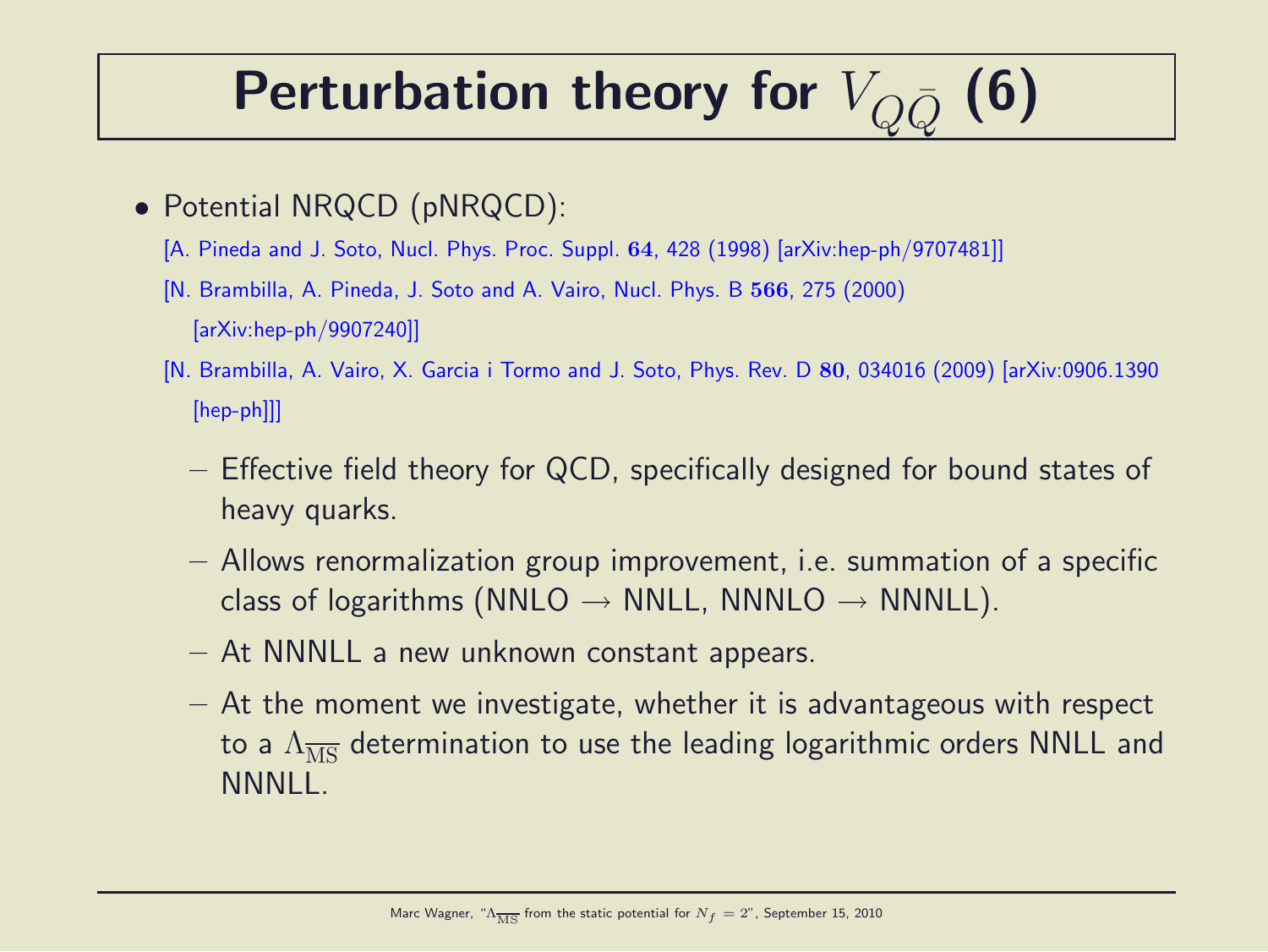# Perturbation theory for  $V_{\Omega\bar{\Omega}}$  (7)

- Summary of perturbative orders at our disposal:
	- Leading order (LO), i.e.  $\mathcal{O}(\alpha(\rho))$ .
	- $-$  Leading order (NLO), i.e.  $\mathcal{O}(\alpha(\rho)^2).$
	- $-$  Leading order (NNLO), i.e.  $\mathcal{O}(\alpha(\rho)^3).$
	- $-$  Leading order (NNLL), i.e.  $\mathcal{O}(\alpha(\rho)^3)$  and logarithmic contributions.
	- $-$  Leading order (NNNLO), i.e.  $\mathcal{O}(\alpha(\rho)^4).$
	- $-$  Leading order (NNNLL), i.e.  $\mathcal{O}(\alpha(\rho)^4)$  and logarithmic contributions, but an additional unknown constant.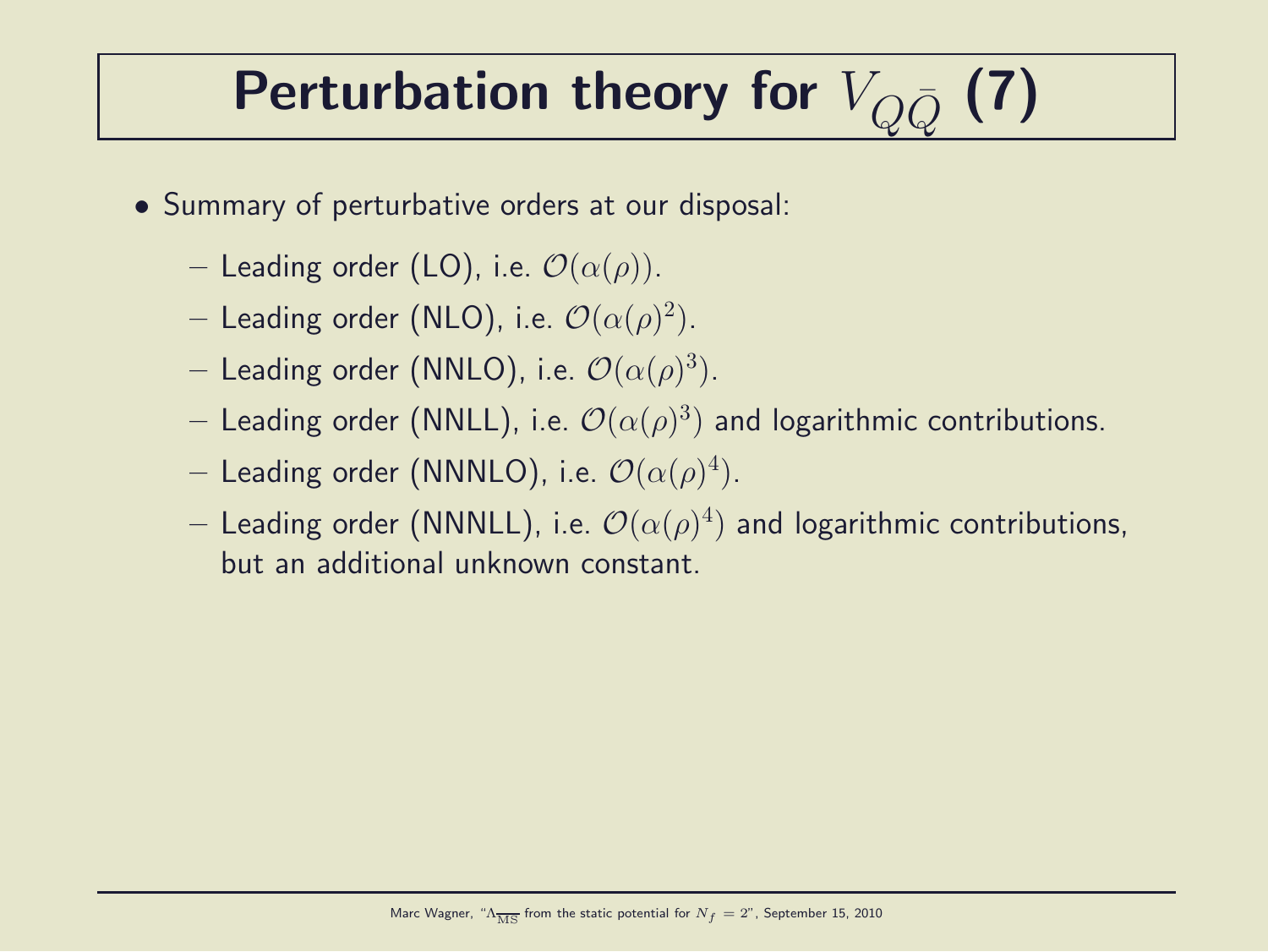### Setting the scale via  $\Lambda_{\overline{\rm MS}}$

$$
\bullet\ \Lambda=\Lambda_{\overline{\rm MS}}\ \text{at}\ 1\text{-loop:}\quad
$$

– Resummed 1-loop relation between  $\alpha(q)$  and  $\alpha(\rho)$ :

$$
\alpha(q) = \frac{\alpha(\rho)}{1 + \alpha(\rho)\beta_0 \ln(q^2/\rho^2)/4\pi} , \quad \beta_0 = 29/3.
$$

– Define  $\Lambda$  via  $\alpha(\Lambda) = \infty$ ; consequently

$$
\Lambda = \rho e^{-2\pi/\alpha(\rho)\beta_0} \leftrightarrow \alpha(\rho) = \frac{2\pi}{\beta_0 \ln(\rho/\Lambda)}.
$$

 $- \Lambda$  independent from  $\rho$ .

- Definition can be generalized to  $n$ -loop ... however, lengthy.
- 3-loop, 4-loop, ...:  $\Lambda$  depends on the renormalization scheme, i.e.  $\Lambda \to \Lambda_{\overline{MS}}$ .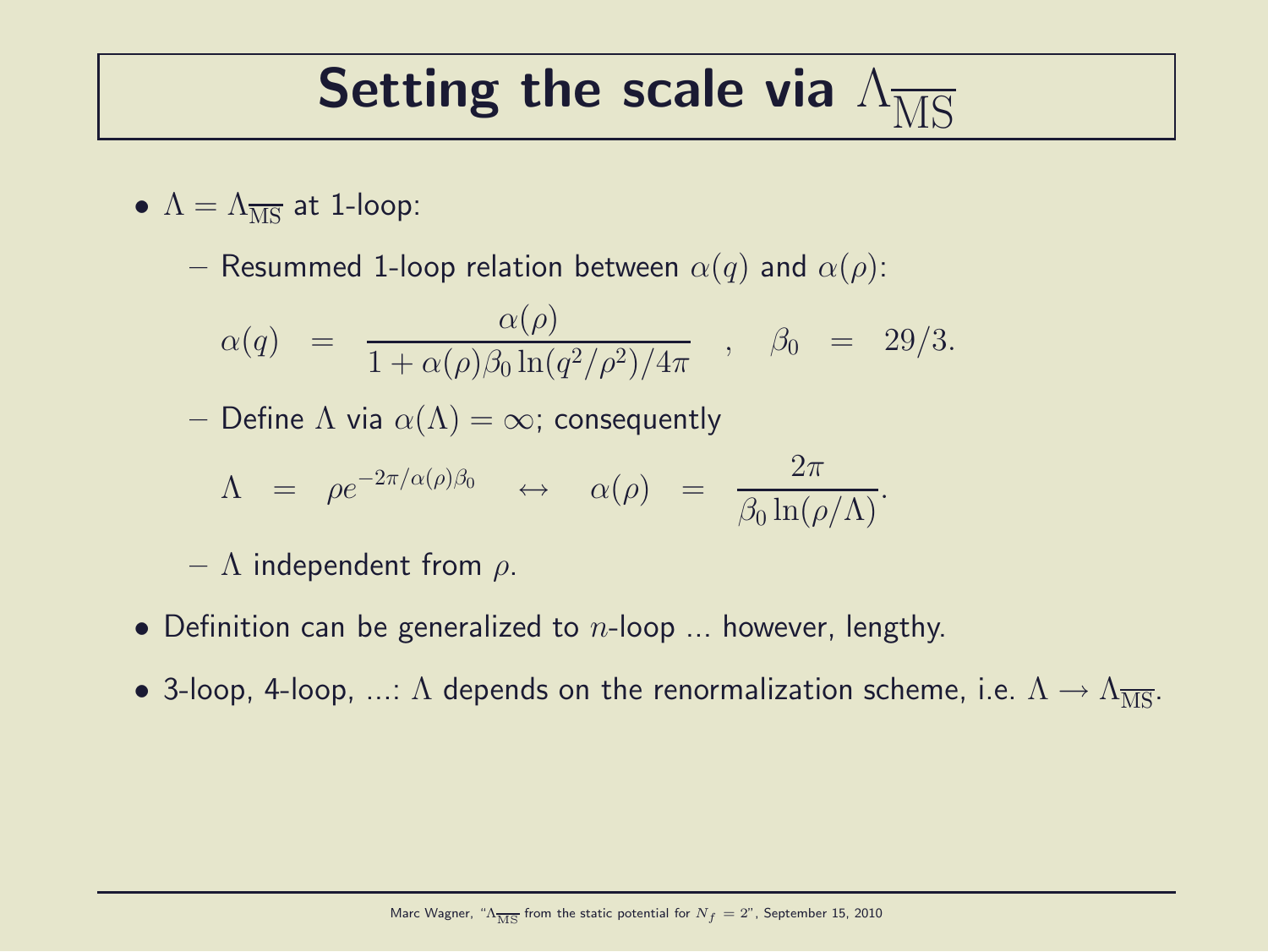#### Validity of perturbation theory

• 1-loop, 2-loop, 3-loop and 4-loop result for  $\alpha$  as functions of  $1/\rho = (r_{\min} + r_{\max})/2$  for  $\Lambda_{\overline{MS}} = 300 \,\text{MeV}$ .



• Perturbation theory expected to be valid up to  $r \lesssim 0.25\,\mathrm{fm}.$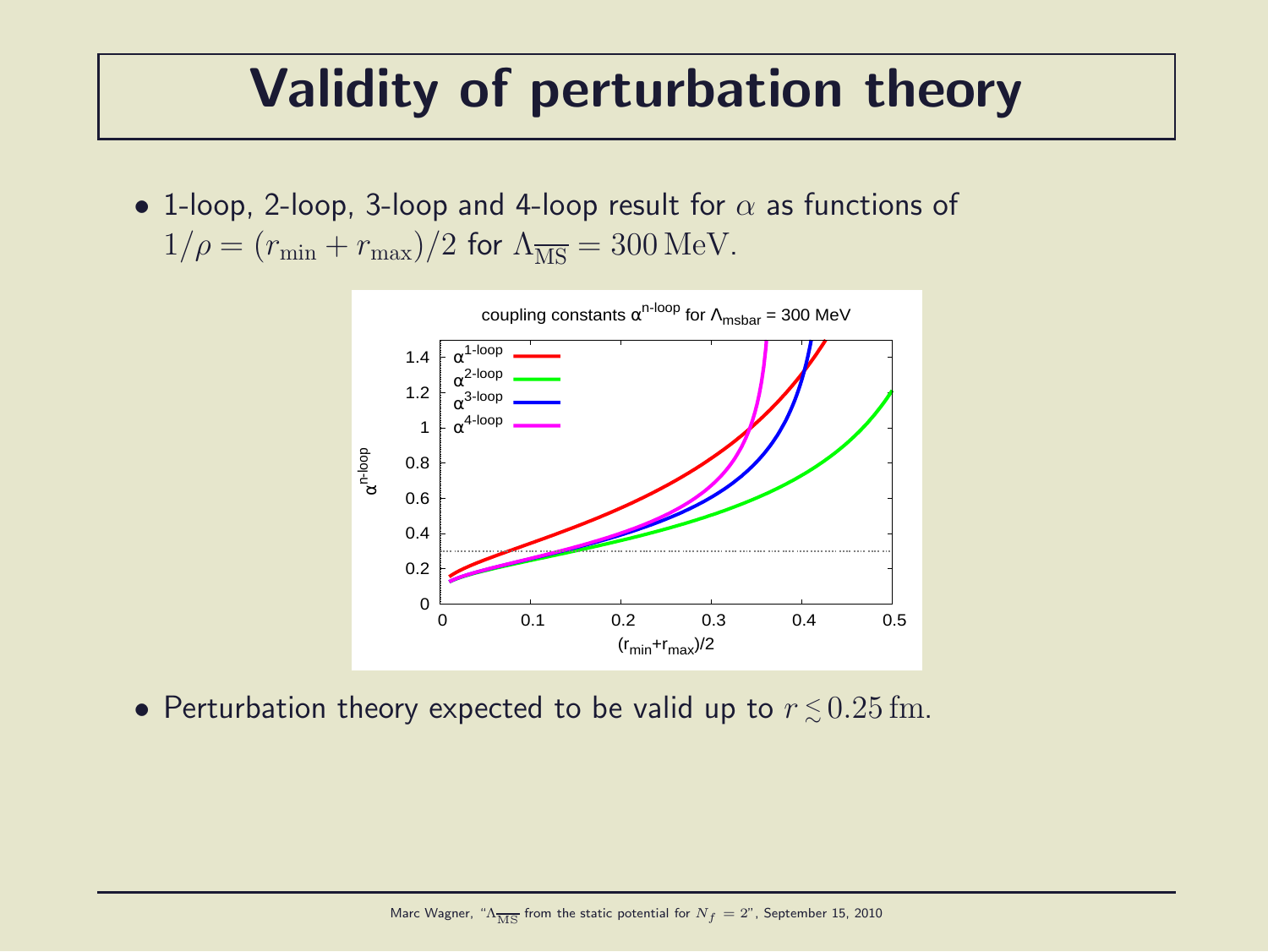#### Lattice computation of  $V_{\Omega\bar{O}}$

- $\bullet$   $N_f=2$ ,  $\beta=4.20$ ,  $L^3\times T=24^3\times 48$ ,  $\mu=0.0020$  (21 gauge configurations)  $\rightarrow a = 0.051$  fm,  $L = 1.23$  fm,  $m_{\text{PS}} \approx 284$  MeV.
- The static potential is computed from Wilson loops:

$$
V_{Q\bar{Q}}(r) = \lim_{t \to \infty} \frac{1}{a} \ln \left( \frac{W(r,t)}{W(r,t+1)} \right).
$$

- APE smearing of spatial links to increase the ground state overlap.
- No HYP smearing of temporal links (UV fluctuations are important for the static potential at small  $QQ$  separations).
- Off-axis Wilson loops to increase the resolution of the static potential.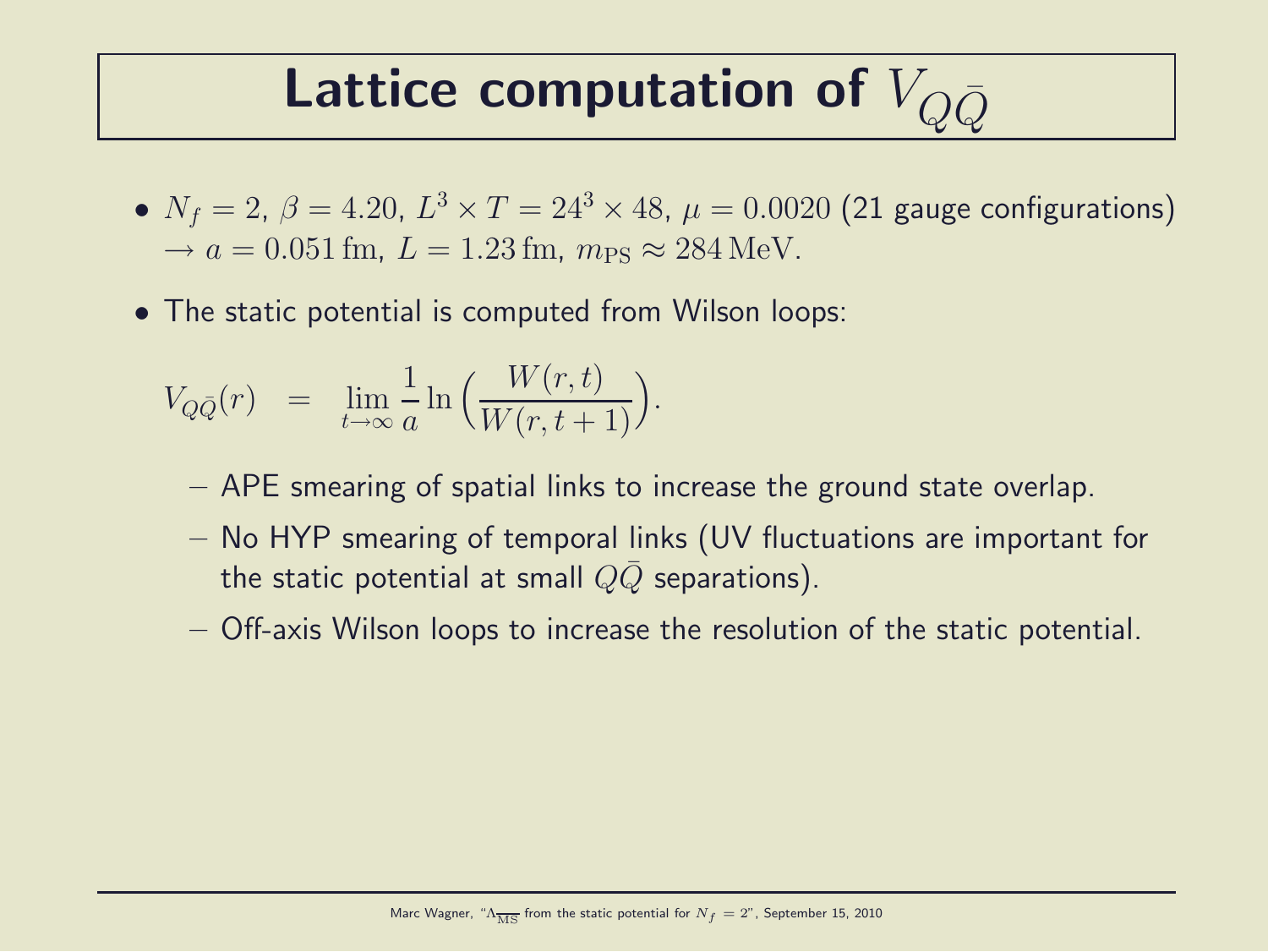# $\Lambda_{\overline{\text{M}}\text{C}}$  fits (1)

- $\bullet$  Perform an uncorrelated  $\chi^2$ -minimizing fit of the perturbative static potentials to the lattice results, fitting range  $[r_{\min}, r_{\max}]$ :
	- $r_{\text{min}}$  restricted by lattice results.
	- $r_{\text{max}}$  restricted by perturbative results.
	- In the following:  $[r_{\min}, r_{\max}] = [0.15 \text{ fm}, 0.23 \text{ fm}].$
	- Results for  $\Lambda_{\overline{MS}}$  are rather stable with respect to a moderate variation of the fitting range:  $r_{\min} \in \{0.12 \,\text{fm}, 0.15 \,\text{fm}\}, r_{\max} \in \{0.23 \,\text{fm}, 0.26 \,\text{fm}\}.$
- NNNLL contains a new unknown constant  $K_2$ , which cannot reliably be determined by a fit; we use the value  $K_2 = -1.25/r_0$ .

[N. Brambilla, X. Garcia i Tormo, J. Soto and A. Vairo, arXiv:1006.2066 [hep-ph].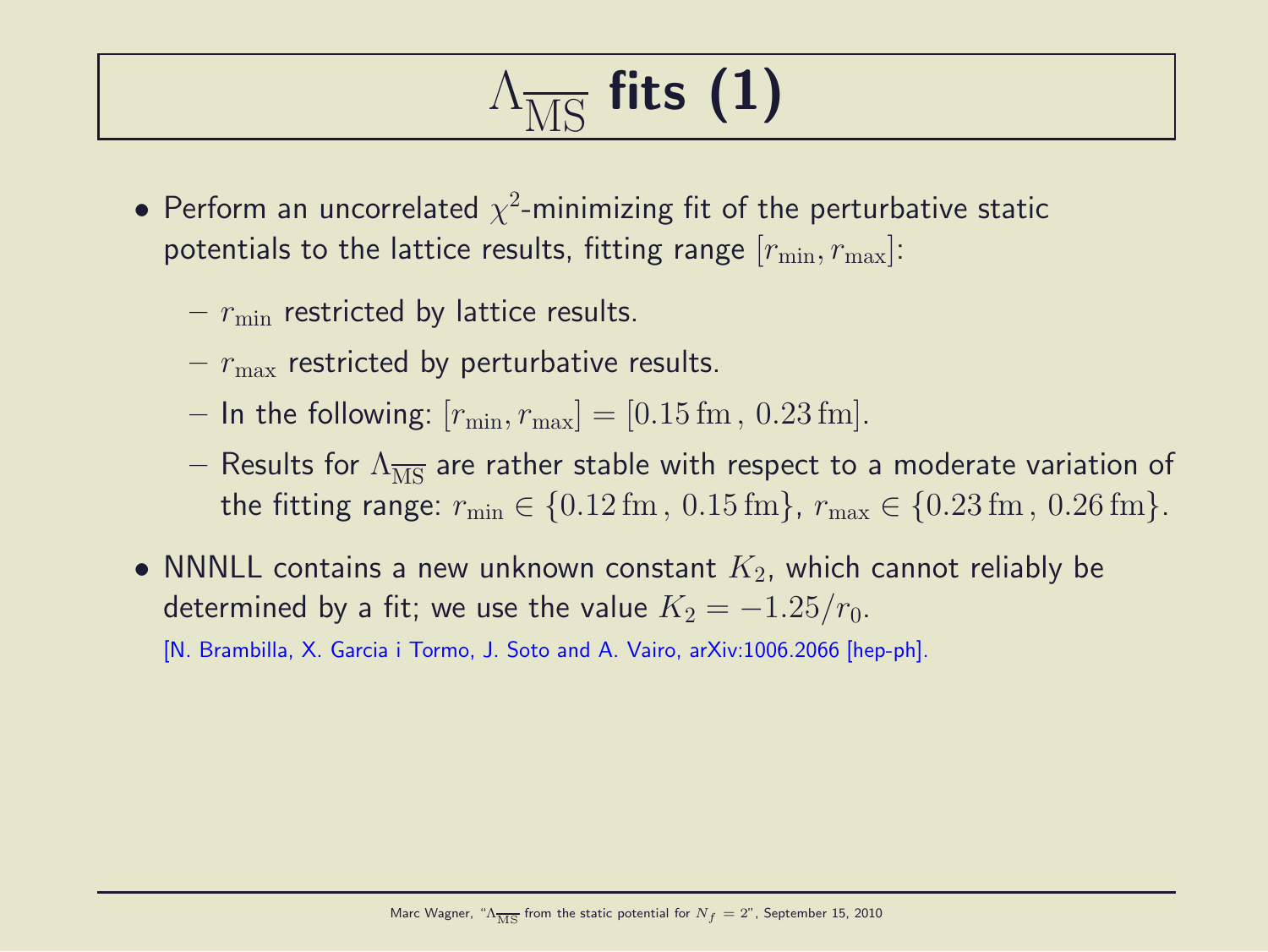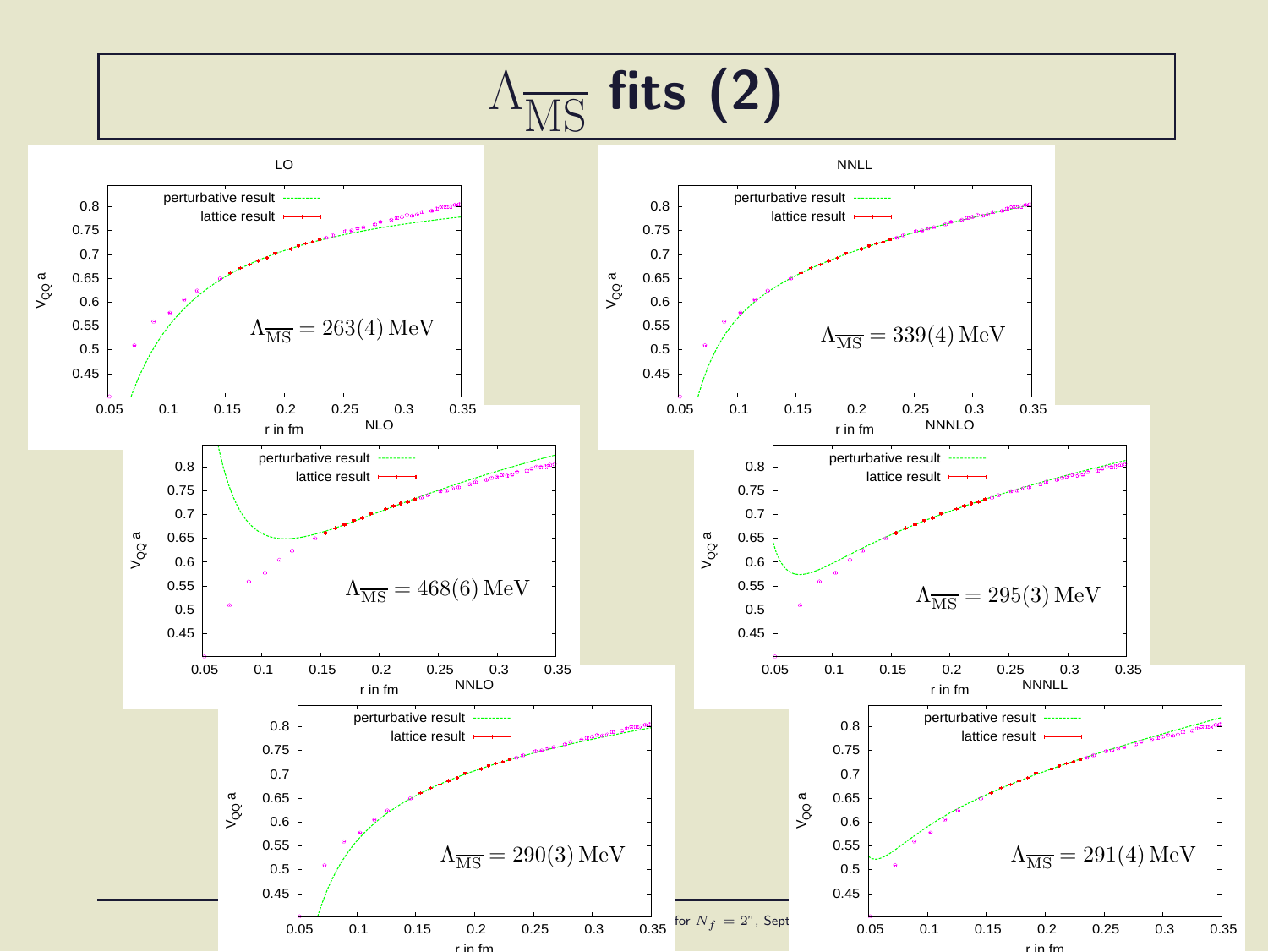# $\Lambda_{\overline{\rm MC}}$  fits (3)

#### • Summary of fitting results:

| order        | $\Lambda_{\overline{\rm MS}}$ in MeV | $\chi^2/\text{dof}$ | $\alpha^{1-loop}$ | $\alpha^{2-loop}$ | $\alpha^{3\text{-loop}}$ | $\alpha^{4-loop}$ |
|--------------|--------------------------------------|---------------------|-------------------|-------------------|--------------------------|-------------------|
| LO           | 263(4)                               | 1.02                | 0.48              | 0.32              | 0.35                     | 0.35              |
| <b>NLO</b>   | 468(6)                               | 2.50                | 0.83              | 0.51              | 0.61                     | 0.68              |
| <b>NNLO</b>  | 290(3)                               | 0.39                | 0.52              | 0.35              | 0.37                     | 0.38              |
| <b>NNLL</b>  | 339(4)                               | 0.34                | 0.59              | 0.38              | 0.42                     | 0.44              |
| <b>NNNLO</b> | 295(3)                               | 0.51                | 0.52              | 0.35              | 0.38                     | 0.39              |
| <b>NNNLL</b> | 291(4)                               | 0.53                | 0.52              | 0.35              | 0.37                     | 0.38              |

- Preliminary estimate:  $\Lambda_{\overline{\text{MS}}} = 290 \,\text{MeV} \dots 330 \,\text{MeV}$ .
- In agreement with the  $N_f = 2$  ETMC  $\Lambda_{\overline{\rm MS}}$  from the ghost-gluon running QCD coupling constant:  $\Lambda_{\overline{\rm MS}}^{\rm ghost-gluon} = 330(23)(22)_{-33}\,{\rm MeV}$  (massless quarks) and/or  $\Lambda_{\overline{\rm MS}}^{\rm ghost-gluon}=294(10)\,{\rm MeV}$  (massive quarks).
	- [B. Blossier, Ph. Boucaud, F. De soto, V. Morenas, M. Gravina, O. Pene and J. Rodriguez-Quintero [ETM Collaboration], Phys. Rev. D 82, 034510 (2010) [arXiv:1005.5290 [hep-lat]].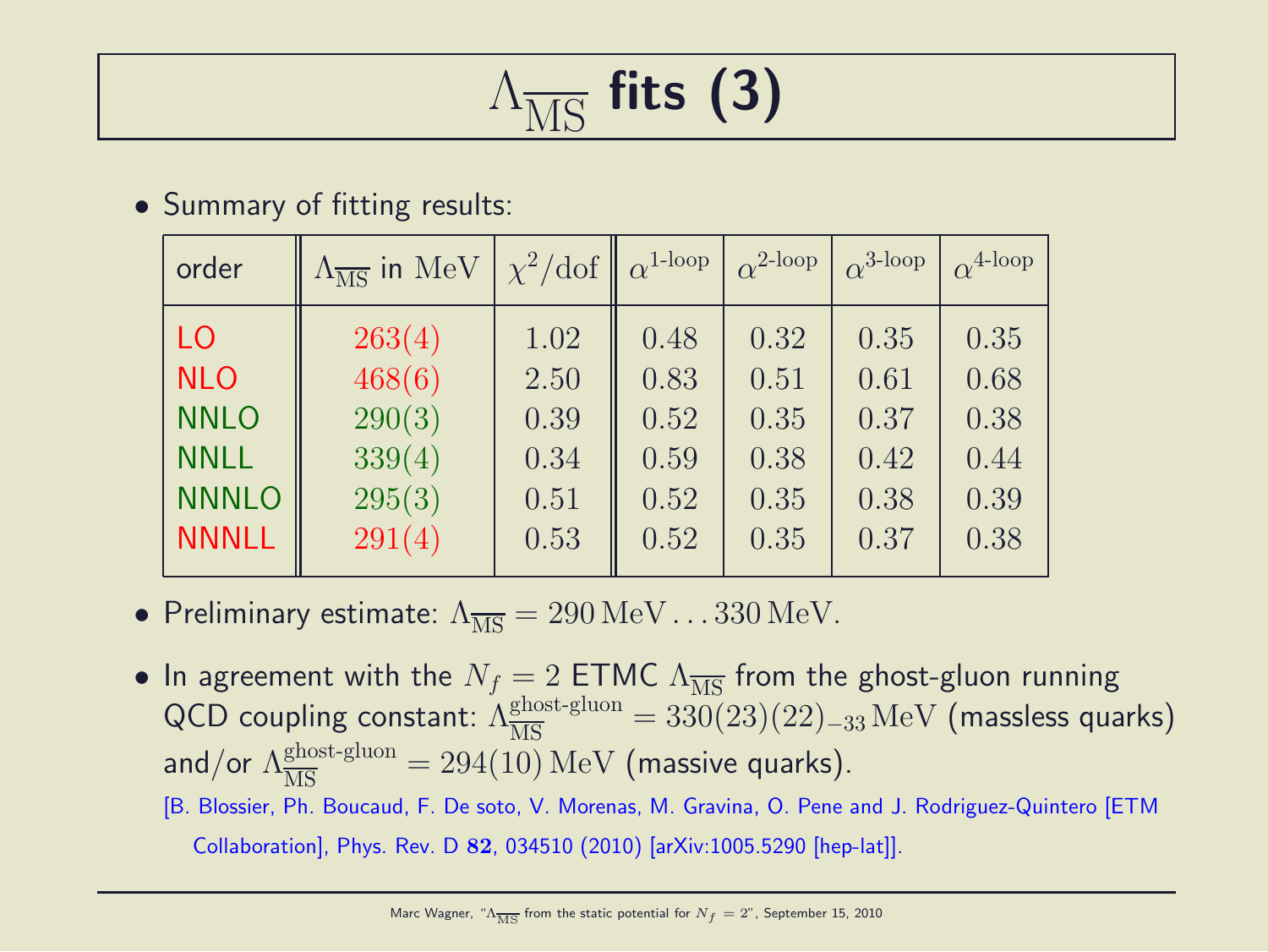#### Quark mass extrapolation

- Perturbation theory for the static potential is for  $m_u = m_d = 0$ , while lattice computations are performed at  $m_u = m_d \neq 0$  $\rightarrow$  extrapolation needed.
- $N_f = 2, \ \beta = 3.90, \ L^3 \times T = 24^3 \times 48,$  $\mu \in \{0.0040, 0.0064, 0.0085, 0.0100\}$  (21 gauge configurations)  $\rightarrow a = 0.079$  fm,  $L = 1.90$  fm,  $m_{PS} = 340$  MeV  $\ldots$  525 MeV:
	- At this level of statistical accuracy there is no indication of a quark mass dependence of the static potential.
	- Determining  $\Lambda_{\overline{\rm MS}}$  at these four different quark mass values is not possible, because of the rather coarse lattice spacing ( $\beta = 4.05$  might help).

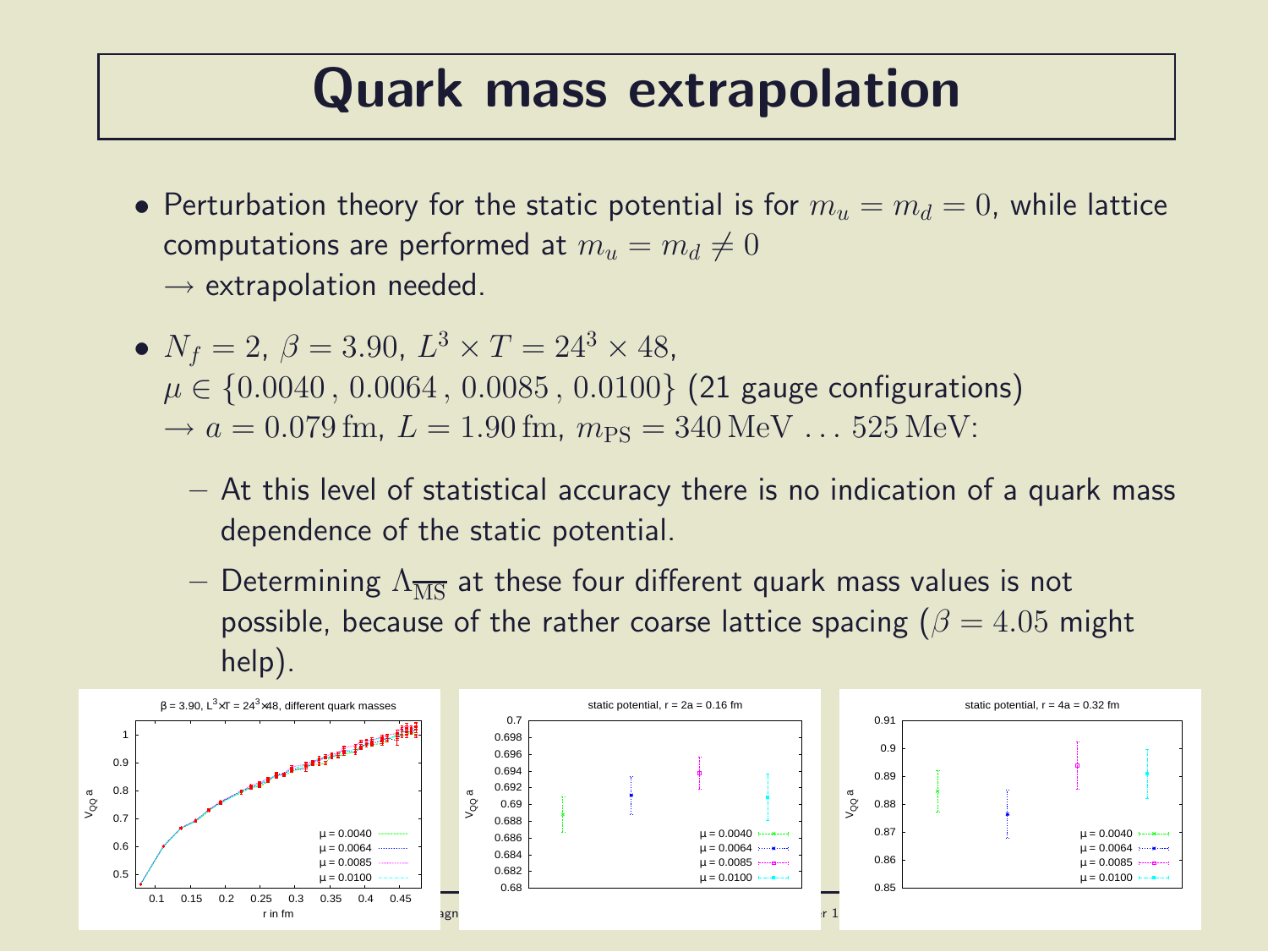#### Continuum extrapolation

 $\bullet$   $N_f=2$ ,  $\beta=3.90$ ,  $L^3\times T=24^3\times 48$ ,  $\mu=0.0040$  (21 gauge configurations)  $\rightarrow a = 0.079$  fm,  $L = 1.90$  fm,  $m_{PS} = 340$  MeV and  $N_f=2, \, \beta=4.20, \, L^3\times T=24^3\times 48, \, \mu=0.0020$   $(21$  gauge configurations)

 $\rightarrow a = 0.051$  fm,  $L = 1.23$  fm,  $m_{PS} \approx 284$  MeV:

– Lattice discretization effects seem to be mild in the relevant region  $0.12 \,\mathrm{fm} \lesssim r \lesssim 0.26 \,\mathrm{fm}.$